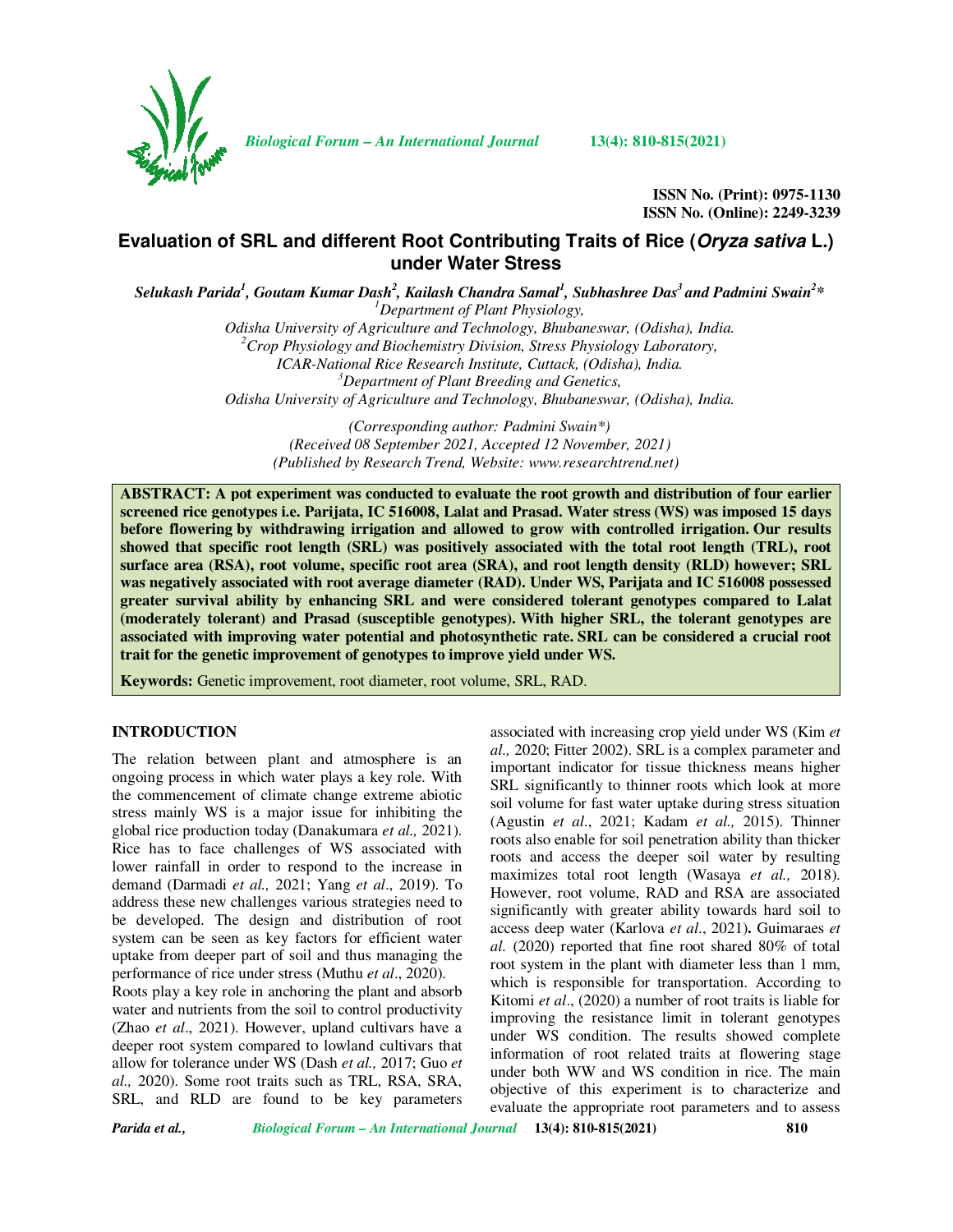the variation of SRL and, it's related components which could be provide a new approach as targeted survival traits in rice plants under WS conditions.

# **MATERIALS AND METHODS**

#### *A. Crop establishment and experimental site*

The experiment was performed during the dry season - 2019 at ICAR-National Rice Research Institute, Cuttack (Odisha), India, was at 20˙45'N latitude and 85˙93'E longitude. Four rice (*Oryza sativa* L.) genotypes i.e. Parijata, IC 516008, Lalat and Prasad selected earlier from vegetative stage WS screening experiment were taken for the establishment of experiment. Pot experiment was performed containing 4 Kg mixture of dried dust farm soil with farm yard manure (3:1 ratio) in a completely randomized design taking four replications. Thinning was done to maintain single plant per pot. Recommended doses of fertilizer (N, P &K) was maintained, pesticides was applied whenever necessary and standard agronomic practices were followed for the growing of healthy plants. WS was imposed before 10 days of flowering by withdrawing irrigation and maintaining at 50% field capacity. Another set was under WW condition for maintaining 100% field capacity. Sampling was done at flowering stage.

#### *B.Instrumentation system*

**Root traits.** Roots without disturbing were taken from the both treatments in replication wise manner and washed by tap water repeatedly over a sieve. After washing the live roots were placed in culture dishes containing an iced water bath and were immediately scanned using root scanner system (Regent instrument Inc, LA 2400 scanner, EPSON). The scanned images were captured and analyzed with WinRHIZO software supplied with the instrument. TRL, RSA, root volume and RAD were analyzed from scanned images.

The analyzed roots were dried under oven at  $60^{\circ}$ C for 72 hours (Sandhu *et al*., 2017) and mean root dry weight was determined. Derived parameters were obtained by using Excel sheet from the measured parameters. The following are the important derived parameters based on computed data.

Specific root length (SRL) - Root length/ root dry mass

Specific root area (SRA) - Root surface area/ root dry mass

Root length density (RLD) - Total length of root/ soil volume

However, the same plant was used for water potential by taking second leaf from top of the plants. Meanwhile, analyzed shoots were dried under oven at 60°C for 72 hours (Sandhu *et al.,* 2017) and mean shoot dry weights were determine.

**Leaf water potential (LWP).** Instantaneously second fresh leaves of plant were taken for measurement of LWP by using the water potential system (PSYPRO,

Wescor). The sampling was done at midday (12 pm-2 pm) and data was taken in quadruplicate using the protocol of Barrs and Weatherly, (1962).

**Photosynthetic rate.** The photosynthetic rate  $(P_n)$  was recorded with the help of LI-6400 (LI-COR, Lincoln, Nebraska, USA) under bright sunny days between 8.00 AM to 12 PM. The second leaf was placed in the leaf chamber at a PFD of 1000  $\mu$ mol m<sup>-2</sup> s<sup>-1</sup>, leaf temperature was  $28^{\circ}$ C, ambient  $CO_2$  concentration was 410 µmol  $CO<sub>2</sub>$  mol<sup>-1</sup> air and vapour pressure deficit was 2.0 kPa.

### *C. Statistical analysis*

The mean data were collected and ANOVA for root traits from each treatment were performed using Crop Stat 7.2 software (IRRI, 2009) least significant difference (LSD,  $p<0.05$ ). Simple scatter graph (x, y pair) regression analysis between different traits was realized using Excel sheet.

# **RESULTS AND DISCUSSION**

Induction of WS at flowering stage on rice plants caused significant  $(p<0.05)$  variation in root traits among the genotypes and the results of TRL, RSA, root volume, SRL, SRA, RLD, and RAD was clearly distinguished between tolerant and susceptible genotypes.

**Root architectural traits.** Different root parameters were observed under WW and WS condition at the flowering stage (Fig. 1). Under WS, root dry weight/shoot dry weight (RDW/SDW) was significantly  $(p<0.05)$  increased in Parijata, IC 51600 and Lalat while, significant reduction was studied in Prasad compared to WW condition (Fig. 1a). With consistence performance the genotype Parijata (0.252) recorded higher value of RDW/SDW followed by IC 516008 (0.239) and Lalat (0.221) while a sharp reduction in RDW/SDW was recorded in Prasad (0.121). The results suggesting that plant transport more assimilates from source organ to sink organ. In this study we found that, the genotypes Parijata and IC 516008 was able to maintain higher RDW/SDW compared to Prasad and considered as tolerant genotypes under WS condition, and our findings corroborate with the findings of (Xu *et al.,* 2015).

A significant variation  $(p<0.05)$  in TRL was observed in all studied genotypes under WS over WW condition (Fig. 1b). The genotype IC 516008 (36843.25cm) able to increase in TRL under WS followed by Parijata (36456.70cm) and Lalat (26125.33cm) whereas, sharp reduction of TRL was studied in the genotypes Prasad (15227.15cm). Under WS, root system grows to deeper part of soil for searching of water source, hence more assimilates are diverted towards root system and tolerant genotypes possessed higher TRL for sustain under WS conditions (Nada and Abogadallah, 2018).

*Parida et al., Biological Forum – An International Journal* **13(4): 810-815(2021) 811**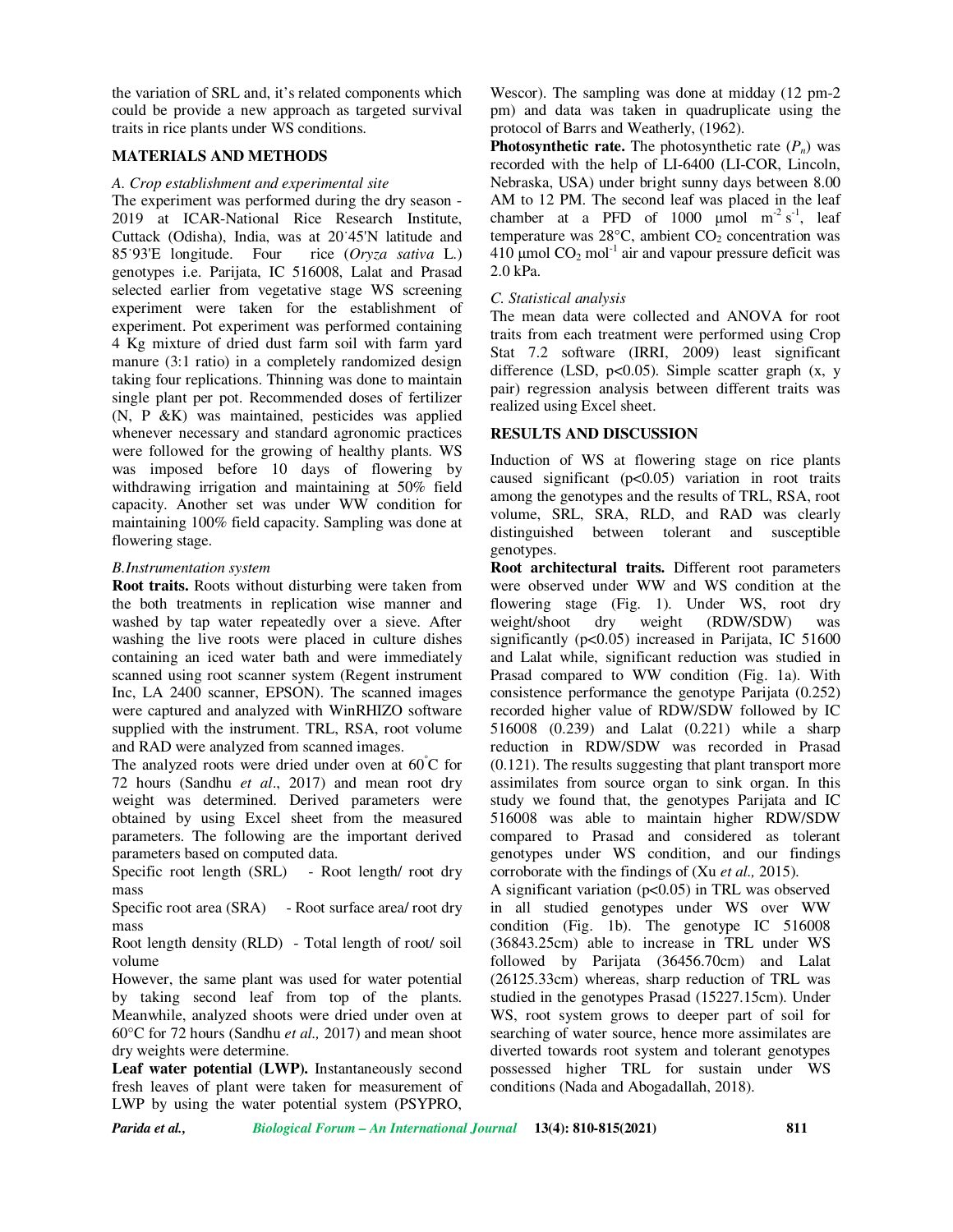The value of RSA was significantly  $(p<0.05)$  increased in the genotype Parijata  $(6289.67 \text{cm}^2)$  and observed maximum RSA followed by IC516008  $(5617.35 \text{cm}^2)$ and, Lalat  $(4633.55cm<sup>2</sup>)$  whereas, the value was significantly decreased in Prasad  $(1827.91 \text{cm}^2)$  (Fig. 1c). However, root volume was reduced significantly (p<0.05) among all the genotypes under WS condition compared to WW (Fig. 1d). The ANOVA analysis of root volume was clearly discriminated between the genotypes under WS condition  $(p<0.05)$ . The genotype IC 516008 (95.50cm<sup>3</sup>) observed higher value of root volume followed by Parijata  $(79.95cm<sup>3</sup>)$  and Lalat (71.70cm<sup>3</sup> ) whereas, the sharp reduction of root volume was noticed in Prasad  $(42.24 \text{cm}^3)$  compared to WW. Higher value of RSA and root volume assists the plant to acquire deeper water by enhancing efficiently root hydraulic conductance. More RSA get in touch with soil water and ability to build up deeper rooting system

by increasing penetrability capacity (Guimaraes *et al*., 2020).

WS significantly reduced (p<0.05) RAD in all the studied genotypes compared to WW condition (Fig. 1e). With a wide variation of RAD, the genotypes were discriminated significantly under WS condition. The genotype Parijata (0.41mm) exhibited thinner RAD followed by IC 516008 (0.44mm) while, thicker RAD was studied by the susceptible genotypes Prasad (0.50mm) and intermediate value was observed in Lalat (0.46mm). SRL encapsulates the whole effect in terms of TRL per unit dry biomass allocated in the root system. The values of SRL was significantly increased  $(p<0.05)$  in IC 516008 (5493.60cm g<sup>-1</sup>) and Parijata  $(4875.46cm \text{ g}^{-1})$  whereas, no significant variation (p>0.01) of SRL was noticed in the genotype Prasad  $(2978.87cm g<sup>-1</sup>)$  (Fig. 1f).



**Fig. 1.** Variation in (A) root dry wt/shoot dry wt (RDW/SDW), (B) total root length (TRL), (C) root surface area (RSA), (D) root volume, (E) root average diameter (RAD), (F) specific root length (SRL), (G) Leaf water potential (LWP) and (H) photosynthetic rate (*Pn*) of four rice genotypes under well watered (WW) and water stress (WS) condition. Values are expressed as means of four biological replications  $\pm$  SE at the 5% level.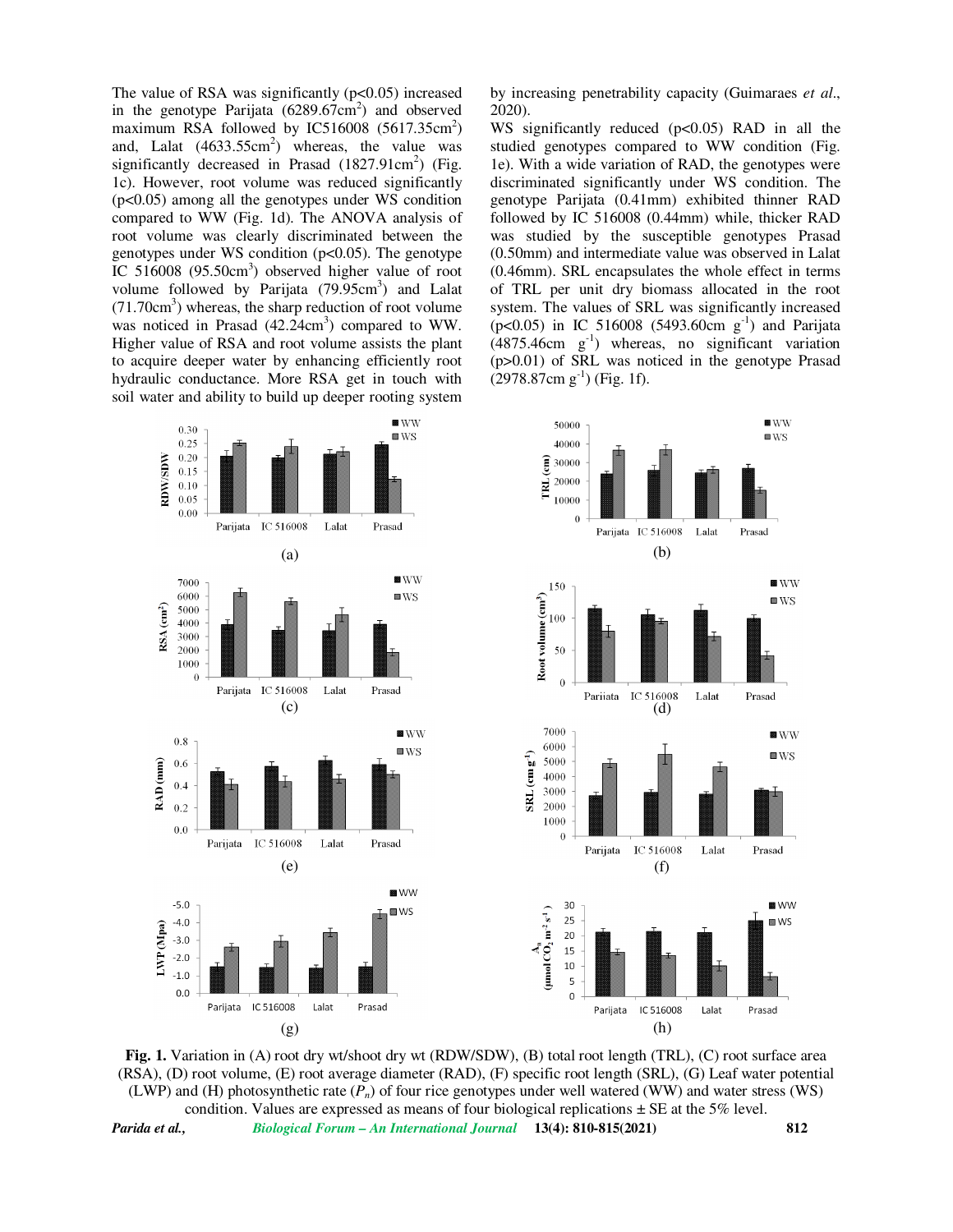However, intermediate value of SRL was observed in Lalat (4648.67 cm  $g^{-1}$ ) under WS conditions. Higher SRL with thinner RAD confers tolerance to WS (Ostonen *et al*., 2007; Wang *et al*., 2018). Compared with the genotype Prasad, higher values of SRL, TRL, RSA and root volume specifies that the genotypes Parijata and IC 516008 construct a healthy root system and maximize their water search ability under WS conditions. Accordingly, decrease in root diameter results mounting hydraulic conductance by declining apoplastic barrier of water, increase the RSA and penetrability ability (Wasaya *et al*., 2018).

Under WS different rice genotypes behaved different sensitivity limit through their root performance. Our findings showed that, LWP was significantly  $(p<0.05)$ reduced under WS over WW condition (Fig. 1g). Under WS the genotype Parijata (-2.61 MPa) able to maintain higher value of LWP followed by IC 516008 (- 2.95MPa), where as Prasad possessed lower value of LWP (-4.50MPa). The genotype Lalat (-3.46 MPa) showed intermediate value of LWP. High LWP indicates higher water status that showed the tolerance mechanism of the genotypes with dehydration avoidance and turgor pressure maintenance under WS. Our findings showed that the genotypes Parijata and IC 516008 perform better and, Lalat showed intermediate behavior of LWP under WS and our results were corroborating with the findings of Yang *et al.,* (2019). The decrease of LWP was responsible for the reduction of  $P_n$  under WS conditions. The  $P_n$  of the studied genotypes showed a significant declined (p<0.05) under WS condition over WW (Fig. 1h). The genotype Parijata (14.76 µmol  $CO_2$  m<sup>-2</sup> s<sup>-1</sup>) exhibited higher value of  $P_n$  followed by IC 516008 (13.59 µmol CO<sub>2</sub> m<sup>-2</sup> s<sup>-1</sup>). A sharp reduction of *Pn* was recorded in Prasad (6.70  $\mu$ mol  $CO_2$  m<sup>-2</sup> s<sup>-</sup>1). The genotype Lalat (10.16  $\mu$ mol  $CO<sub>2</sub>$  m<sup>-2</sup> s<sup>-1</sup>) showed intermediate value. Maintenance higher value  $P_n$  is signifies better adapted in stress period. The results might be due to tolerant genotypes showed more stability in their thylakoid membrane, than susceptible genotypes under WS condition. This results in agreement with the previous findings on various stresses (Zhao *et al.,* 2021)

**SRL and root trait variation.** In our experiment the outcome of regression analysis (Fig. 2) revealed that the value of SRL was positively significant correlated with TRL ( $R^2$ = 0.888,  $p$ < 0.05) (Fig. 2a), RSA ( $R^2$ = 0.858, p< 0.05) (Fig. 2b), root volume ( $R<sup>2</sup>= 0.985$ ,  $p< 0.05$ ) (Fig. 2c), SRA ( $R^2 = 0.894$ ,  $p < 0.05$ ) (Fig. 2d) and RLD  $(R<sup>2</sup>= 0.888, p< 0.05)$  (Fig. 2e). In contrast, SRL was negatively significant associated with RAD (R²= 0.981, p< 0.05) (Fig. 2f). SRL, TRL, RSA, root volume, SRA, RLD, and RAD were assessed to understand the distribution pattern between the tolerant and susceptible genotypes under WS condition. The genotypes possesses higher SRL (thinner roots) at flowering stage had a higher TRL, RSA, SRA, RLD, root volume, however SRL was negatively associated with RAD (Liu *et al.,* 2018). Furthermore, high SRL along with thinner root diameter under WS condition confer high WS tolerance (Karlova *et al.,* 2021: Wang *et al*., 2018).



**Fig. 2.** The relationship of specific root length (SRL) with (A) total root length (TRL), (B) root surface area, (C) root volume, specific root area (SRA), root length density (RLD), and root average diameter (RAD) under WS condition at flowering stage of four rice genotypes. Values shown are means of four biological replications  $\pm$  SE at the 5% level.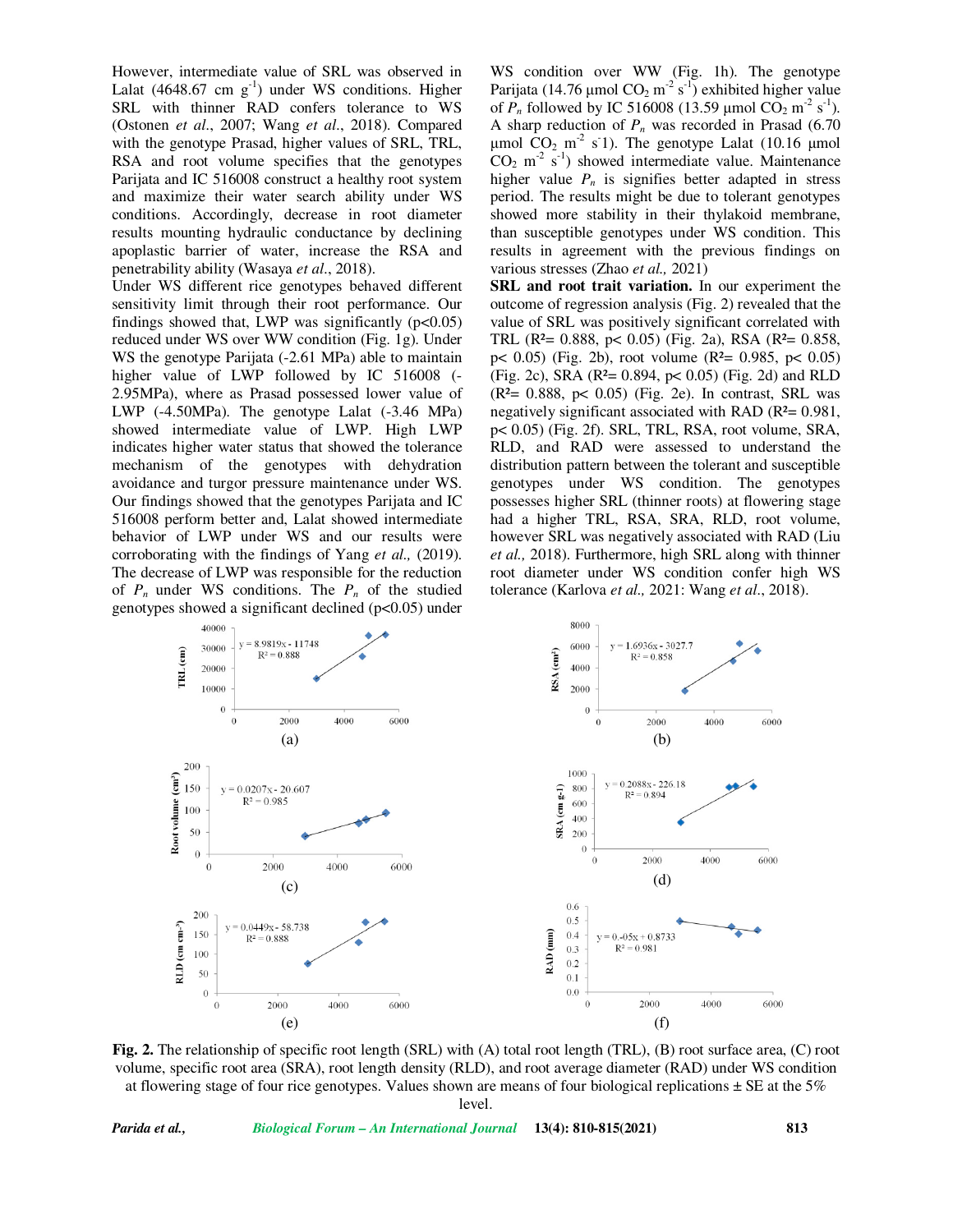Tolerant genotype Parijata and IC 516008 could devote less biomass to construct a healthy root system with less root diameter; ensuing increase soil interface area in given soil volume (Lynch *et al*., 2014) compared to the susceptible genotype Prasad. Selection of proper and reasonable morphological root traits for identification of WS tolerant genotypes is complex and variable. Based on proper information of root traits, SRL and RAD under WS condition considered as an important root trait while selecting tolerant genotypes.

# **CONCLUSION**

Root traits such as RDW/SDW, TRL, RSA, root volume, SRL, RAD, SRA, and RLD showed strong differences between tolerant and susceptible genotypes. In the contrast to our findings, with the higher value of TRL, RSA, root volume, SRL, SRA, RLD, and lower value of RAD, the genotypes Parijata and IC 516008 would be superior genotype as compared with Prasad. SRL provides a new approach in rice plants under WS conditions for promoting the root traits and establishing the individual genotypes. Again the trait can improve our understandings towards different root function and maintain the accuracy by minimizing the errors with which our related root parameters can be predicted. Hence, SRL is the source of adaption to evaluate the genotypes under WS conditions and needs further investigation.

### **FUTURE SCOPE**

High throughput phenotyping techniques of the identified genotypes are required to link plant root traits to phenomes and its application to unravel the novel traits contributing to stress tolerance.

**Acknowledgement.** Authors express their gratefulness to the NICRA (National Innovation on climate resilient Agriculture) project, ICAR-National Rice Research Institute, Cuttack and Odisha University of Agriculture & Technology, Bhubaneswar, Odisha for providing necessary facilities. **Conflict of Interest.** None.

#### **REFERENCES**

- Agustin, N. L., Kawai, T., Nakata, M. K., Surlata, R. R., Niones, J. M., Hasegawa, T., Ikeda, M. I., Yamauchi, A. and Inukai, Y. (2021). Morpho-physiological and molecular mechanisms of phenotypic root plasticity for rice adaptation to water stress conditions. *Breeding Science*, 1-10.
- Barrs, H., and Weatherley, P. (1962). A re-examination of the relative turgidity technique for estimating water deficits in leaves. *Australian Journal of Biological Science*, 413–428.
- Danakumara, T., Kumari, J., Singh, A. K., Sinha, S. K., Pradhan, A. K., Sharma, S., Jha, S. K., Bansal, R., Kumar, S., Jha, G. K., Yadav, M. C. and Prasad, P. V. V. (2021). Genetic dissection of seedling root system architectural traits in a diverse panel of hexaploid wheat through multi-locus genome-wide association

mapping for improving drought tolerance. *International Journal of Molecular Science*, *22*(13): 7188.

- Darmadi, D., Junaedi, A., Sopandie, D., Supijatno, Lubis, I. and Homma, K. (2021). Water-efficient rice performance under drought stress conditions. *AIMS Agriculture and Food*, *6*(3): 838-863.
- Dash, G. K., Barik, M., Debata, A. K., Baig, M. J., and Swain, P. (2017). Identification of most important rice root morphological markers in response to contrasting moisture regimes under vegetative stage drought. *Acta Physiologiae Plantarum, 39.*
- Fitter, A. (2002). Characteristics and Functions of Root Systems. *Plant Roots,* 15–32.
- Guo, L., Liu, M., Tao, Y., Zhang, Y., Li, G., Lin, S. and Dittert, K. (2020). Innovative water-saving ground cover rice production system increases yield with slight reduction in grain quality. *Agric. Syst.*, *180*: 102795.
- Guimarães, P. H. R., Lima, I. P., Castro, A. P., Lanna, A. C., Melo, P. G .S. and Raïssac, M. (2020). Phenotyping Root Systems in a Set of Japonica Rice Accessions: Can Structural Traits Predict the Response to Drought? *Rice, 13*: 67.
- Kadam, N. N., Yin, X., Bindraban, P. S., Struik, P. C. and Jagadish, K. S. V. (2015). Does morphological and anatomical plasticity during the vegetative stage make wheat more tolerant of water deficit stress than rice? *Plant Physiology, 167*: 1389–1401.
- Karlova, R., Boer, D., Hayes, S. and Testerink, C. (2021). Root plasticity under abiotic stress. *Plant Physiology*, *18*(3): 1057-1070.
- Kim, Y., Chung, Y. S., Lee, E., Tripathi, P., Heo, S. and Kim, K. (2020). Root response to drought stress in rice (*Oryza sativa* L.). *International Journal of Molecular Science*, *21*(4): 1513.
- Kitomi, Y., Hanzawa, E., Kuya, N., Inoue, H., Hara, N., Kawai, S., Kanno, N., Endo, M., Sugimoto, K. and Yamazaki, T. (2020). Root angle modifications by the DRO 1 homolog imrove rice yields in saline paddy fields. *Proc Nat Acad Sci*, *117*: 21242-21250
- Liu, Y., Wang, G., Yu, K., Li, P., Xiao, L. and Liu, G. (2018). A new method to optimize root order classification based on the diameter interval of fine root. *Scientific Reports, 8*: 1–11.
- Muthu, V., Abbai, R., Nallathambi, J., Rahman, H., Ramasamy, S., Kambale, R., Thulasinathan, T., Ayyenar, B. and Muthurajan, R. (2020). Pyramiding QTLs controlling tolerance against drought, salinity, and submergence in rice through marker assisted breeding. *PLoS One, 15*(1): 7421.
- Nada, R. M., and Abogadallah, G. M. (2018). Root-favoured biomass allocation improves growth and yield of fieldgown rice (*Oryza sativa* L.) plants only when the shoot sink is expandable. *Acta Physiologiae Plantarum: 40*.
- Ostonen, I., Püttsepp, Ü., Biel, C., Alberton, O., Bakker, M. R. and Lõhmus, K. (2007). Specific root length as an indicator of environmental change. *Plant Biosystems, 141*: 426–442.
- Sandhu, N., Subedi, S. R., Yadaw, R. B., Chaudhary, B., Prasai, H. and Iftekharuddaula, K. (2017). Root traits enhancing rice grain yield under alternate wetting and

*Parida et al., Biological Forum – An International Journal* **13(4): 810-815(2021) 814**